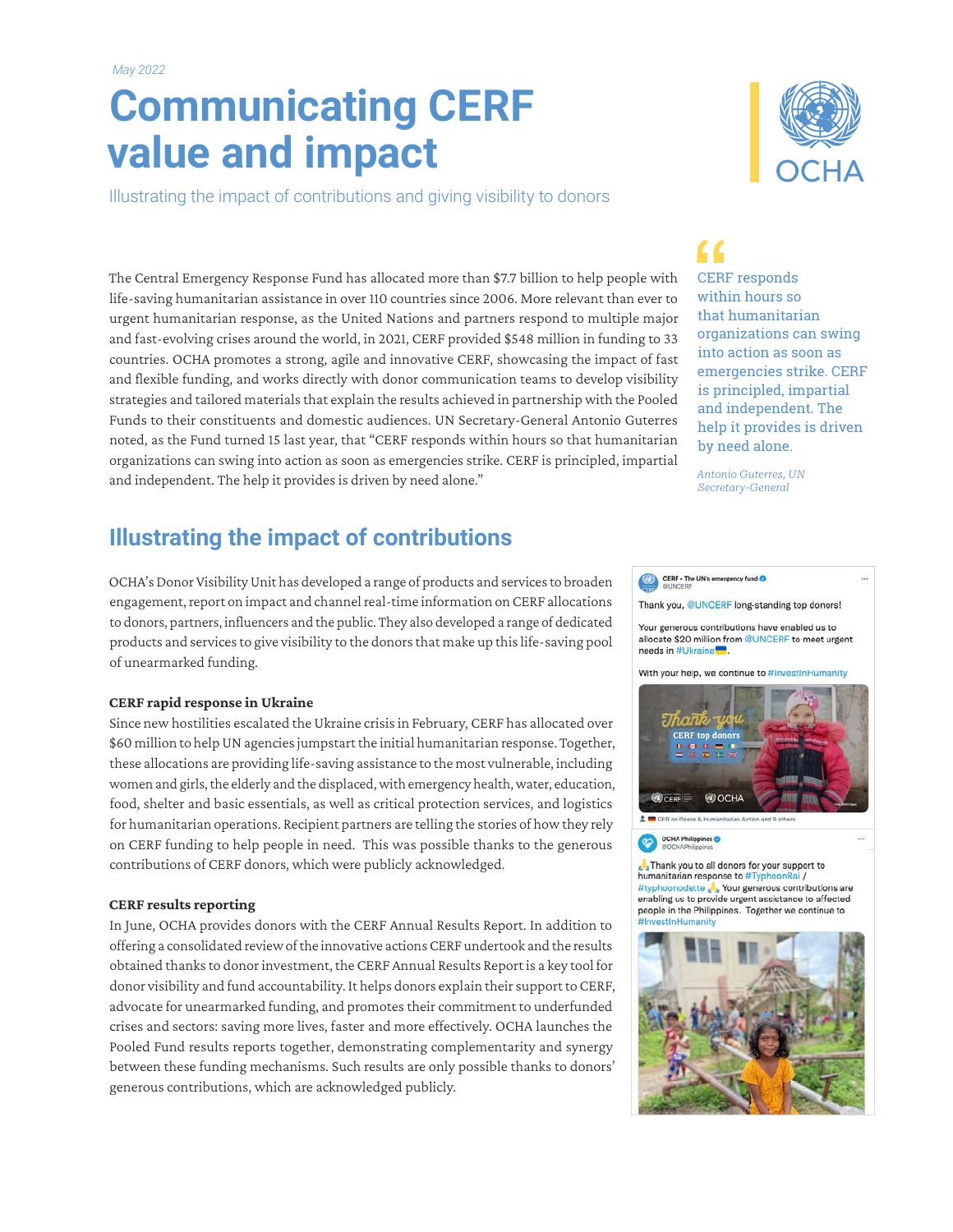#### **Enhanced transparency**

The [Pooled Funds Data Hub](https://pfdata.unocha.org/) platform allows donors to search data on how individual contributions have been allocated across global humanitarian operations. Providing realtime updates on allocations from both CBPFs and CERF, the upgraded portal includes more options to filter data on contributions, screenshot maps and graphics, and easy access to a wide array of datasets and interactive visualizations.

#### **Rapid impact on lives**

At the end of 2021 OCHA launched [StoryHub,](https://pooledfunds.impact.unocha.org/) an aggregator platform bringing together impact stories from CERF and the country-based pooled funds. The self-access resource is being further developed, and allows donors and partners to share stories via their own social media accounts or translate and package for campaigns informing domestic audiences.

### **Digital engagement, acknowledgement and promotion**

OCHA engages with digital communities and uses social and other online platforms to show how CERF funds directly help people, and the real impact of humanitarian financing innovations. OCHA maintains a dedicated website, [cerf.un.org,](http://cerf.un.org) and active CERF presences on [Twitter,](https://twitter.com/UNCERF/status/1483819595291152387) [Facebook](https://www.facebook.com/UnitedNationsCERF), and [YouTube.](https://www.youtube.com/playlist?list=PLWJnDyoYHypITgxfTY4OPOBd5R3YUH1q4) Since July 2021, CERF's social media channels, followed and amplified by influential accounts, such as the UN Secretary-General, donors, prominent activists and decision-makers, have reached close to 600,000 people. In March 2022 CERF coordinated with Yoko Ono and Circa Art on promoting a creative campaign with a message of peace shared thousands of times around the world.

CERF social media engagement prioritizes key allocations, acknowledges donor contributions and promotes the Fund's role in innovative approaches like Anticipatory Action. For flagship events and campaigns, OCHA makes available branded content through the [Trello](https://trello.com/b/Y5NwS6zr/cerf-hlpe-2022) platform. Audiences connect with strong CERF audiovisual content and human impact stories, and the hashtag #InvestInHumanity brings together OCHA partners, donors and influencers in support of resource mobilization.